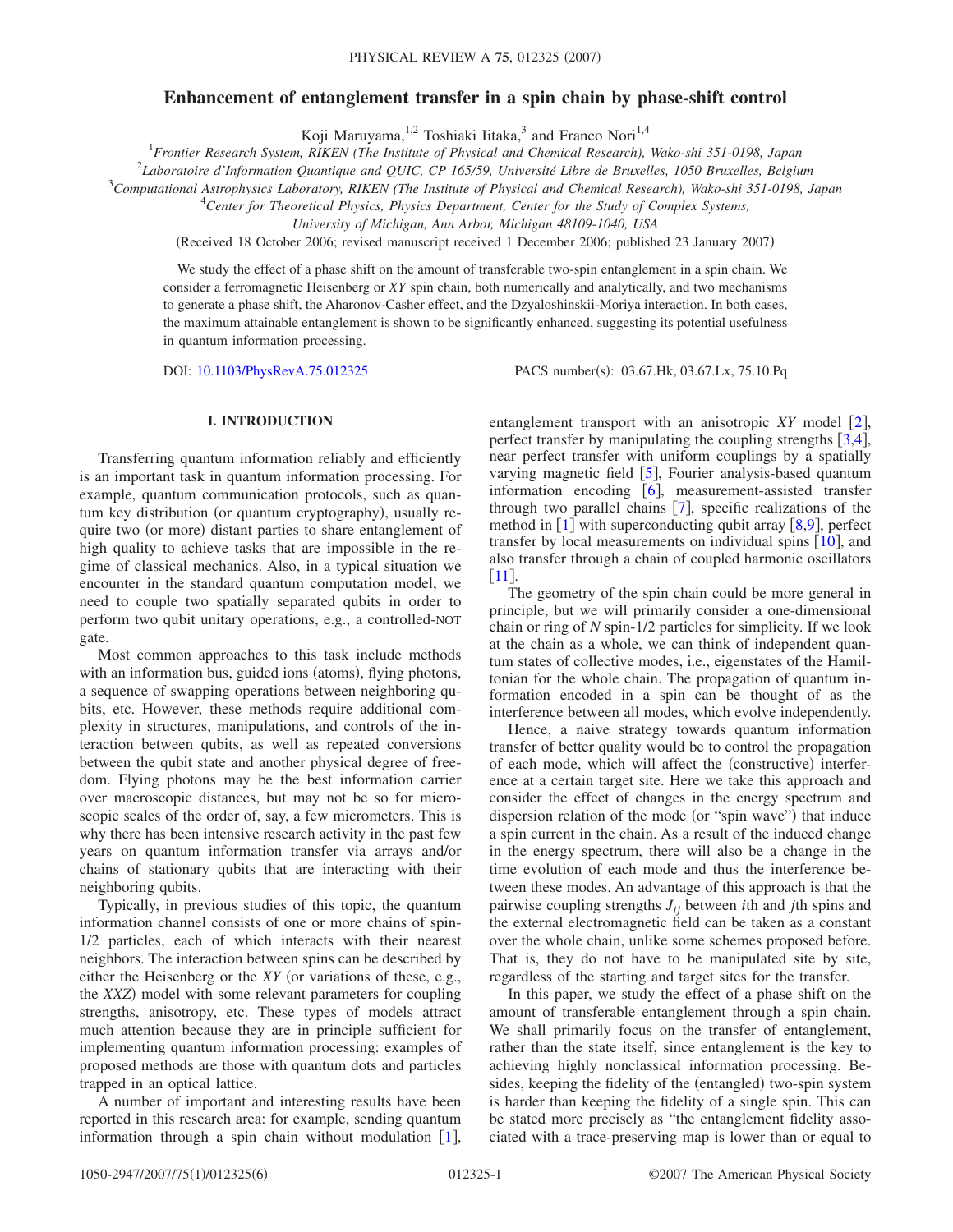the corresponding input-output fidelity of a subsystem"  $|12|$  $|12|$  $|12|$ . In short, attaining an entanglement transfer of high quality guarantees a state transfer of high quality.

Further, we assume that the whole system is in the "onemagnon" state, in which the total number of up spins in the chain is one. This situation is simple enough to start our analysis with and is indeed reasonable when considering information transfer. Thus, all spins in the initial state, except the one that is the subject of the transfer operation, are initially down. As for the interaction between spins, we will consider the standard isotropic Heisenberg model. The Heisenberg model is actually equivalent to the *XY* model under the one-magnon assumption, therefore our analysis will be applicable to a wide range of physical systems. Also, as assumed (mostly tacitly) in the literature listed above, we make another assumption not to let useful entanglement pass by the target site: the entanglement at the target site $(s)$  can be extracted later on at will or can be retained for further operations, including entanglement distillation  $[13]$  $[13]$  $[13]$ , to maximize the efficiency of subsequent processes.

We will consider two different ways of generating phase shifts. One is due to the Aharonov-Casher effect  $[14]$  $[14]$  $[14]$ , while the other is induced by the Dzyaloshinskii-Moriya interaction  $\left| 15,16 \right|$  $\left| 15,16 \right|$  $\left| 15,16 \right|$  $\left| 15,16 \right|$ . There are other means to generate a phase shift, or equivalently a (persistent) spin current, in a chain and/or ring, such as those reported in  $[17,18]$  $[17,18]$  $[17,18]$  $[17,18]$ . However, we focus on the two above because these seem to be sufficient to demonstrate a significant entanglement-enhancing effect due to phase shifts. We discuss only chains of ring geometry because the effect is absent in open-ended chains as shown in the Appendix .

### **II. PAIRWISE ENTANGLEMENT IN SPIN CHAINS**

Let us start with a description of the entanglement between an arbitrary pair of spins in an *N*-spin chain within the one-magnon condition. The properties of the spin chain, such as its geometry, the nature of the interaction, etc. could be any at this point. As there is only one up spin in total, the state of the whole chain at time *t* can be given by

$$
|\Psi(t)\rangle = \sum_{j} \alpha_{j}(t) S_{j}^{+} |0\rangle^{\otimes N}, \qquad (1)
$$

<span id="page-1-2"></span>where  $S_j^+ = S_j^x + iS_j^y$  is the raising operator defined with the spin-1/2 operators  $S_j^{\alpha}$  ( $\alpha=x, y, z$ ) for the *j*th spin. The lowering operator is defined as its Hermitean conjugate,  $S_j^- = S_j^x - iS_j^y$ . Throughout this paper, we will let  $|0\rangle$  denote the spin-down state, while  $|1\rangle$  is the spin-up state. As in standard entanglement transfer scenarios with the one-magnon assumption, the magnon is initially localized at a single site. With such initial conditions, we can identify the amplitudes  $\alpha_j(t)$  as the propagators, or the Green's functions, from the point of view of wave mechanics. They have all information to describe the time evolution of a magnon wave packet.

In order to evaluate the pairwise entanglement in  $|\Psi(t)\rangle$ , we employ the concurrence  $[19]$  $[19]$  $[19]$  as its measure. The concurrence *C* in a bipartite state  $\rho$  is defined as

$$
C := \max\{0, \lambda_1 - \lambda_2 - \lambda_3 - \lambda_4\},\tag{2}
$$

where  $\lambda_i$  are the square roots of the eigenvalues of matrix *R* in descending order. The matrix  $R$  is given as a product of  $\rho$ and its time-reversed state, namely

$$
R = \rho(\sigma^y \otimes \sigma^y)\rho^*(\sigma^y \otimes \sigma^y), \qquad (3)
$$

where  $\sigma^y$  is one of the standard Pauli matrices and the star denotes the complex conjugate. The concurrence takes its maximum value 1 for the maximal entanglement, while it is 0 for all disentangled qubits.

We will compute the concurrence  $C_{l_1,l_2}(t)$ , between the  $l_1$ th and  $l_2$ th spins, at time *t* by tracing out all spins except those two. Then,  $C_{l_1,l_2}(t)$  can be written as

$$
C_{l_1, l_2}(t) = 2|\alpha_{l_1}(t)||\alpha_{l_2}(t)|. \tag{4}
$$

<span id="page-1-0"></span>Hence Eq.  $(4)$  $(4)$  $(4)$  states that the concurrence between the two sites in a chain can be expressed as a product of the absolute values of propagators. That the entanglement is determined by the propagators supports our approach towards enhancing the entanglement by phase shift, because the propagators are naturally affected by change in dispersion relation caused by phase shifts.

### **III. ENTANGLEMENT TRANSFER WITH THE AHARONOV-CASHER EFFECT**

First, we consider the Aharonov-Casher effect  $[14]$  $[14]$  $[14]$  as a physical mechanism that causes a phase shift in the collective modes. When a neutral particle with magnetic moment  $\vec{\mu}$  travels from  $\vec{r}$  to  $(\vec{r} + \Delta \vec{r})$  in the presence of electric field *E*, the wave function of the particle acquires an extra phase, which is the Aharonov-Casher (AC) phase,

$$
\Delta \theta = \frac{1}{\hbar c^2} \int_{\vec{r}}^{\vec{r} + \Delta \vec{r}} \vec{\mu} \times \vec{E}(\vec{x}) \cdot d\vec{x},
$$
 (5)

<span id="page-1-1"></span>in addition to the ordinary dynamical phase. The physical origin of the AC effect is that a particle moving in an electric field feels a magnetic field as well due to relativistic effects: the AC effect is essentially equivalent to spin-orbit coupling. If there is no external field applied to the ring of spins, the dispersion relation should be symmetric with respect to the zero wave number  $(k=0)$ , i.e.,  $E_k = E_{-k}$ , due to the rotational symmetry of the system. However, if the accumulated AC phase along a ring does not vanish after a  $2\pi$  rotation, the dispersion relation will change as the applied field breaks the (spatial) symmetry. Consequently, the propagation speed of each mode will be affected and the concurrence between any two sites can be expected to change accordingly.

Figure [1](#page-2-0) sketches two possible configurations to have the AC phase effectively. The geometry in Fig.  $1(a)$  $1(a)$  is very similar to that for electrons in an atom. An electric field diverges radially, and the *z* axis is taken to be perpendicular to the plane containing the ring. The term  $\vec{\mu} \times E(\vec{x}) \cdot d\vec{x}$  in Eq. ([5](#page-1-1)) → takes its largest value when a (quasi-)magnetic moment (magnon) travels along the chain. The electric field could be generated by, for example, a charge on a wire at the center of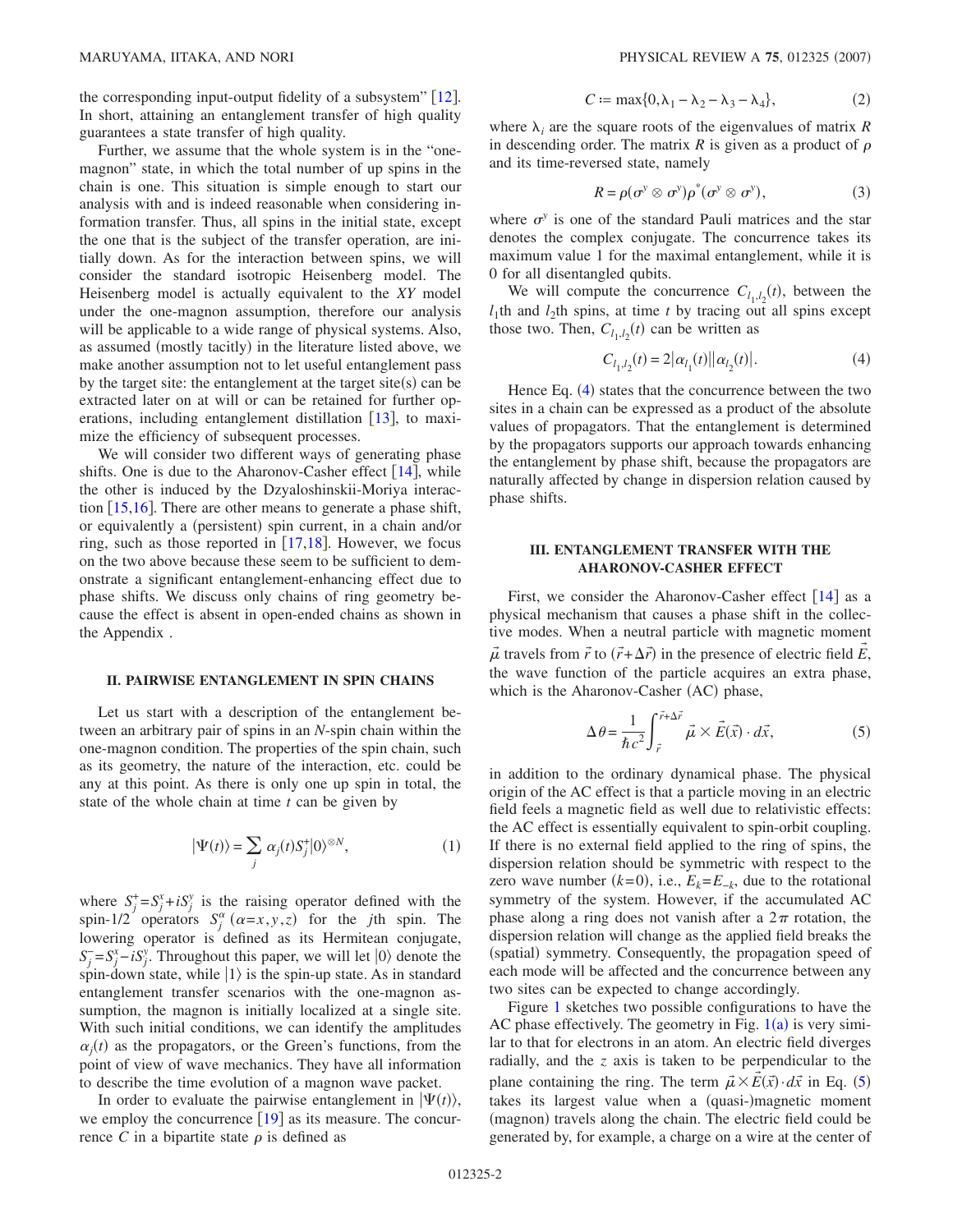<span id="page-2-0"></span>

FIG. 1. (Color online) Examples of configurations for the Aharonov-Casher effect in a ring-shaped spin chain. In (a), the z axis is taken to be parallel to the direction perpendicular to the plane that contains the spin chain. With an electric field *E* , which is directed to the radial direction, the term  $\vec{\mu} \times \vec{E}(\vec{x}) \cdot d\vec{x}$  in Eq. ([5](#page-1-1)) takes its largest value. Alternatively, as in (b), the directions for the spin and the electric field can be swapped to have the same  $\vec{\mu} \times \vec{\hat{E}}(\vec{x})$ . The magnetic moment of spin eigenstate,  $|\uparrow\rangle$  or  $|\downarrow\rangle$ , is parallel to the radial direction.

the ring. Alternatively, the directions for the spin and the electric field can be swapped as in Fig.  $1(b)$  $1(b)$  to have the same  $\vec{\mu} \times E(\vec{x}).$ →

We consider a Heisenberg chain of *N* spin-1/2 particles interacting ferromagnetically with their nearest neighbors. The phase acquisition due to the AC effect modifies the standard Heisenberg model Hamiltonian to  $[20,21]$  $[20,21]$  $[20,21]$  $[20,21]$ 

<span id="page-2-3"></span>
$$
H = -\sum_{j=1}^{N} \left[ \frac{1}{2} (e^{i\theta} S_j^+ S_{j+1}^- + e^{-i\theta} S_j^- S_{j+1}^+) + S_j^z S_{j+1}^z + h S_j^z \right], \quad (6)
$$

where the interaction strength is taken as *J*=−1 for all neighboring pairs and *h* is the magnetic field, which is taken to be uniform and parallel to the *z* direction. The phase change  $\theta$ between neighboring spins is given by Eq. ([5](#page-1-1)) with  $\vec{r} = \vec{r}_j$  and  $\Delta \vec{r} = r_{j+1} - r_j$ . The ring-shaped configuration is represented by periodic boundary conditions, i.e., *N*+ 1= 1. The Hamiltonian *H* can be diagonalized with the help of the Jordan-Wigner transformation  $[22,23]$  $[22,23]$  $[22,23]$  $[22,23]$  that maps spins under *H* to spinless fermions. The annihilation and creation operators for the fermion at site *j* are

$$
c_j = \exp\left(\pi i \sum_{l=1}^{j-1} S_l^+ S_l^- \right) S_j^-
$$
  
and  $c_j^{\dagger} = S_j^+ \exp\left(-\pi i \sum_{l=1}^{j-1} S_l^+ S_l^- \right)$ . (7)

Under the one-magnon condition, the Hamiltonian *H* is now diagonalized as

<span id="page-2-4"></span>
$$
H = -\sum_{j=1}^{N} \left[ \frac{1}{2} (e^{i\theta} c_j^{\dagger} c_{j+1} + e^{-i\theta} c_{j+1}^{\dagger} c_j) - \frac{1}{2} (c_j^{\dagger} c_j + c_{j+1}^{\dagger} c_{j+1}) + h \left( c_j^{\dagger} c_j - \frac{1}{2} \right) + \frac{1}{4} \right] = \sum_k E_k \eta_k^{\dagger} \eta_k
$$
 (8)

with a further linear transformation  $\eta_k = \sum_j \phi_{kj}^* c_j$ . The energy eigenvalues  $E_k$  can be computed as

<span id="page-2-2"></span>

FIG. 2. Energy spectrum  $E_k = -\cos(k+\theta)$  (in the units of *J*). (a) A nonzero  $\theta$  changes the dispersion relation represented with open circles (no phase shift) to the one with filled circles  $(\theta \neq 0)$ . The number of sites *N* is taken to be 8. (b) The energy spectrum when *N* is large.

$$
E_k = -\cos(k+\theta) + \left(1 - \frac{N}{4}\right) - h\left(1 - \frac{N}{2}\right),\tag{9}
$$

<span id="page-2-1"></span>where  $k=2\pi n/N$  with  $-N/2 < n \le N/2$ , and  $\phi_{ki}=1/\sqrt{Ne^{ikj}}$ . As the second and third terms of Eq.  $(9)$  $(9)$  $(9)$  are constant, we will omit them hereafter. A one-magnon eigenstate can be obtained accordingly with the form of  $\eta_k^{\dagger}$  as

$$
|k\rangle \coloneqq \eta_k^{\dagger} |0\rangle^{\otimes N} = \frac{1}{\sqrt{N}} \sum_j e^{ikj} S_j^{\dagger} |0\rangle^{\otimes N}.
$$
 (10)

The presence of the extra phase  $\theta$  is reflected only in the energy spectrum, while the expression for eigenstates is unchanged. The change in the dispersion relation by a phase shift is illustrated in Fig.  $2(a)$  $2(a)$ .

Note that applying the Jordan-Wigner transformation to the Hamiltonian  $(6)$  $(6)$  $(6)$  gives an additional term to Eq.  $(8)$  $(8)$  $(8)$ ,  $-1/2(e^{i\theta}c_1^{\dagger}c_N + e^{-i\theta}c_N^{\dagger}c_1)[\exp(i\pi\Sigma_{l=1}^Nc_l^{\dagger}c_l) + 1]$ , which is a result of the periodic boundary condition. We have already omitted this term in Eq.  $(8)$  $(8)$  $(8)$  since it equals zero as long as we consider the one-magnon state. This is because  $\exp(i\pi \sum_{l=1}^{N} c_l^{\dagger} c_l) + 1 = 0$  for any *N*. Also, the one-magnon condition makes the Heisenberg model equivalent to the *XY* model, as the interaction between (virtual) fermions after the Jordan-Wigner transformation is absent under this condition in both models.

#### **A. Entanglement with an isolated spin**

Let us analyze the entanglement propagation along the spin chain. Suppose that at  $t=0$  a physically isolated (the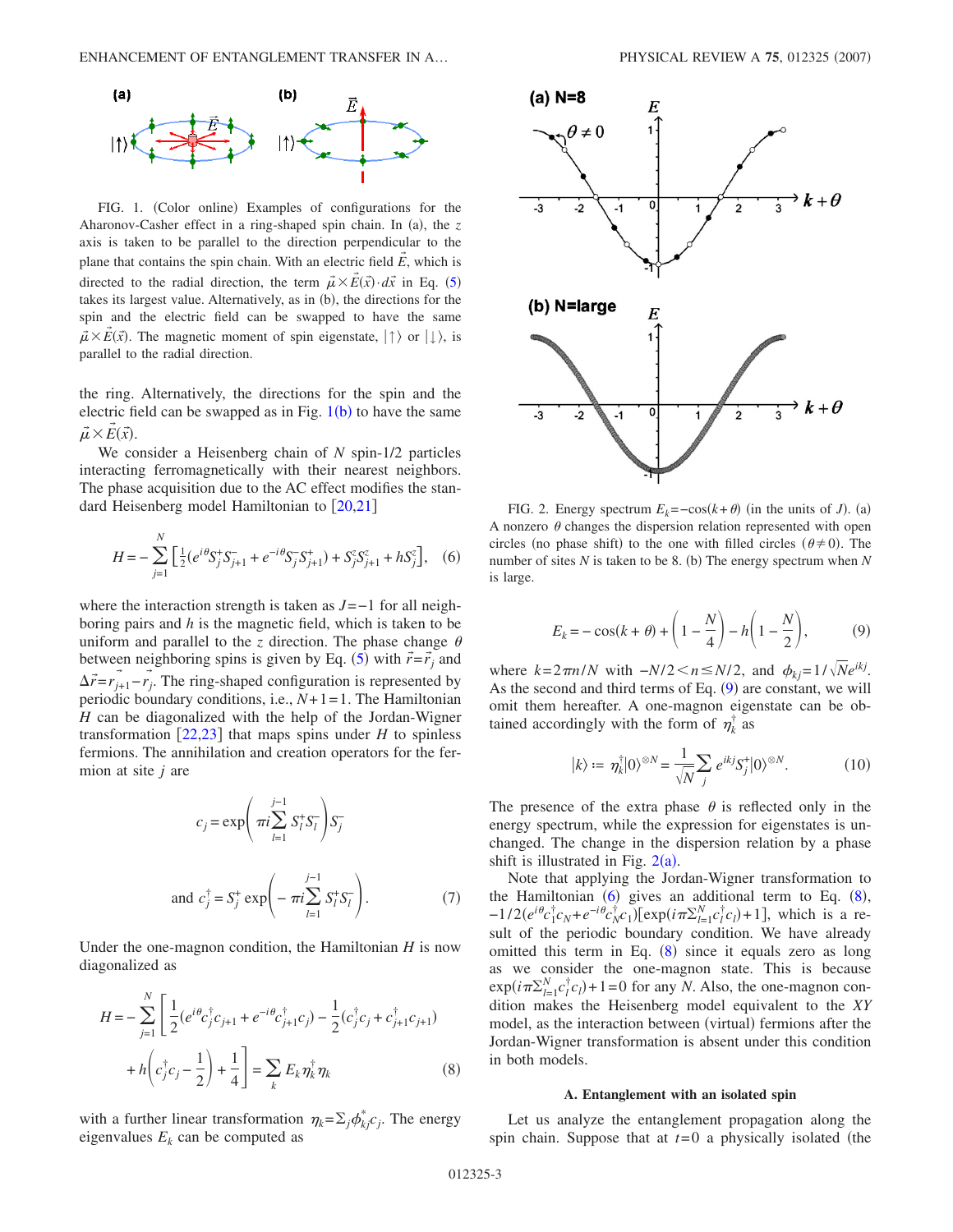<span id="page-3-0"></span>

FIG. 3. (Color online) Schematic picture of entanglement transfer in a spin chain. (a) The configuration of the Heisenberg ring and the entanglement it has at  $t=0$ , with a spatially separated system that is here represented as the 0th spin. (b) The ideal goal of the entanglement transfer operation: we wish to transfer as much entanglement with the 0th spin as possible to a specific (target) spin in the chain.

0th) spin and the first spin are maximally entangled as  $(|01\rangle + |10\rangle)/\sqrt{2}$  and the rest of the spins in the chain are all in  $|0\rangle$ . Thus, the initial state of the whole system can be expressed as

$$
|\Psi(0)\rangle = \frac{1}{\sqrt{2}} \left[ |0\rangle_0 \frac{1}{\sqrt{N}} \sum_k e^{ik} |k\rangle + |1\rangle_0 |0\rangle^{\otimes N} \right]. \tag{11}
$$

<span id="page-3-1"></span>Hence, we find the state at time *t*, taking  $\hbar = 1$ , as

$$
|\Psi(t)\rangle = \frac{1}{\sqrt{2}} \left[ \frac{1}{N} \sum_{k,j} \exp[ik(j-1) - iE_k t]|0\rangle_0 S_j^+ |0\rangle^{\otimes N} + e^{it}|1\rangle_0 |0\rangle^{\otimes N} \right].
$$
 (12)

Figure [3](#page-3-0) depicts the process we consider: Fig.  $3(a)$  shows the initial correlation in  $|\Psi(0)\rangle$ , and Fig. [3](#page-3-0)(b) is the desired goal of our entanglement transfer operation.

Now we can evaluate the entanglement between the 0th and *l*th spins. Equation ([12](#page-3-1)) can be written in the form of Eq. ([1](#page-1-2)) with amplitudes

$$
\alpha_j(t) = \frac{1}{\sqrt{2N}} \sum_k \exp[i(k(j-1) - iE_k t]. \tag{13}
$$

Because the 0th spin is not interacting with other spins, we can take  $\left| \alpha_0(t) \right| = 1/\sqrt{2}$  for all *t*. From Eq. ([4](#page-1-0)) we obtain  $C_{0,l}^{0,1}(t) = \sqrt{2} |\alpha_l(t)|$ , where the superscripts on *C* denote the initially entangled pair. In the limit of large *N*, this takes a simple analytical form

$$
C_{0,l}^{0,1}(t) = |e^{-i(l-1)(\theta - \pi/2)} J_{l-1}(t)| = |J_{l-1}(t)|,
$$
\n(14)

<span id="page-3-4"></span>with the Bessel function of the first kind  $J_{\nu}(x)$ . The effect of the AC phase  $\theta$  disappears in this limit, since the energy spectrum becomes continuous and displacing all modes by  $\theta$ does not change the overall dispersion relation. This can be clearly seen in the plot in Fig.  $2(b)$  $2(b)$ . In other words,  $\theta$  appears only as a common phase factor for all modes,  $e^{-i(l-1)\hat{t}-\pi/2}$ , thus there is no  $\theta$  dependence in  $|\alpha_j|$ .

An example of the plots of concurrence as a function of *t* and  $\theta$  is shown in Fig. [4,](#page-3-2) which is the plot of  $C_{0,3}^{0,1}(t)$  for *N* = 5. The phase  $\theta$  is the same as that in Eq. ([6](#page-2-3)), that is, the phase a magnon acquires when hopping from the *j*th to the  $(j+1)$ th site. Some improvement in the amount of transferred

<span id="page-3-2"></span>

FIG. 4. (Color online) An example of plots of the concurrence C transferred in a five-spin chain (ring) in the presence of a phase shift. The initial entanglement [of the form  $(|01\rangle + |10\rangle)/\sqrt{2}$ ] is in the first spin of the ring and an isolated (0th) spin. The phase shift  $\theta$  is an extra phase a magnon acquires when traveling to a neighboring site. The concurrence *C* is evaluated for the pair of the 0th and third spins. Units for  $t$  and  $\theta$  are  $\hbar$  seconds and radian, respectively, where  $\hbar$  is the Planck constant.

entanglement due to the nonzero phase shift is evident: the maximum concurrence when  $\theta = 0$  is  $C_{\text{max}}^{\theta=0} = 0.647$  (at *t* = 59.05), and when  $\theta \neq 0$ ,  $C_{\text{max}}$  can reach as high as 0.996 (at  $t = 23.71$  and tan  $\theta = 1.376$ ) in the region we have calculated, i.e.,  $t \in [0,200]$  and  $\theta \in [-\pi,\pi]$ .

Figure [5](#page-3-3) shows the comparison between the maximum values of concurrence  $C_{\text{max}}$  with and without phase shift for various  $(N, l)$  from  $(3, 2)$  to  $(13, 13)$ , where *N* is the total number of sites and *l* is the site where the concurrence is evaluated. Plotted are the highest values found numerically in the range of  $0 \le t \le 200$ . The horizontal axis represents  $(N, l)$ . The blue lines with diamond markers are for the geometry with an isolated spin, and the red lines are for the entanglement transfer when the initial entanglement is held

<span id="page-3-3"></span>

FIG. 5. (Color online) Comparison of the maximum concurrence attainable  $C_{\text{max}}$  between the cases with and/or without phase shift. The blue plots (diamonds) show the concurrence between the 0th and *l*th spins when the 0th and first spins have the entanglement  $(|01\rangle + |10\rangle)/\sqrt{2}$  at *t*=0. The filled and open diamonds correspond to nonzero and zero phase shift, respectively. The red plots (triangles) are for the concurrence between the *l*th and  $(l+1)$ th spins when the first and the second spins are initially entangled in the same form. The horizontal axis represents the total number *N* of sites in the chain and the location  $l$  ( $2 \le l \le N$ ) at which the concurrence is evaluated.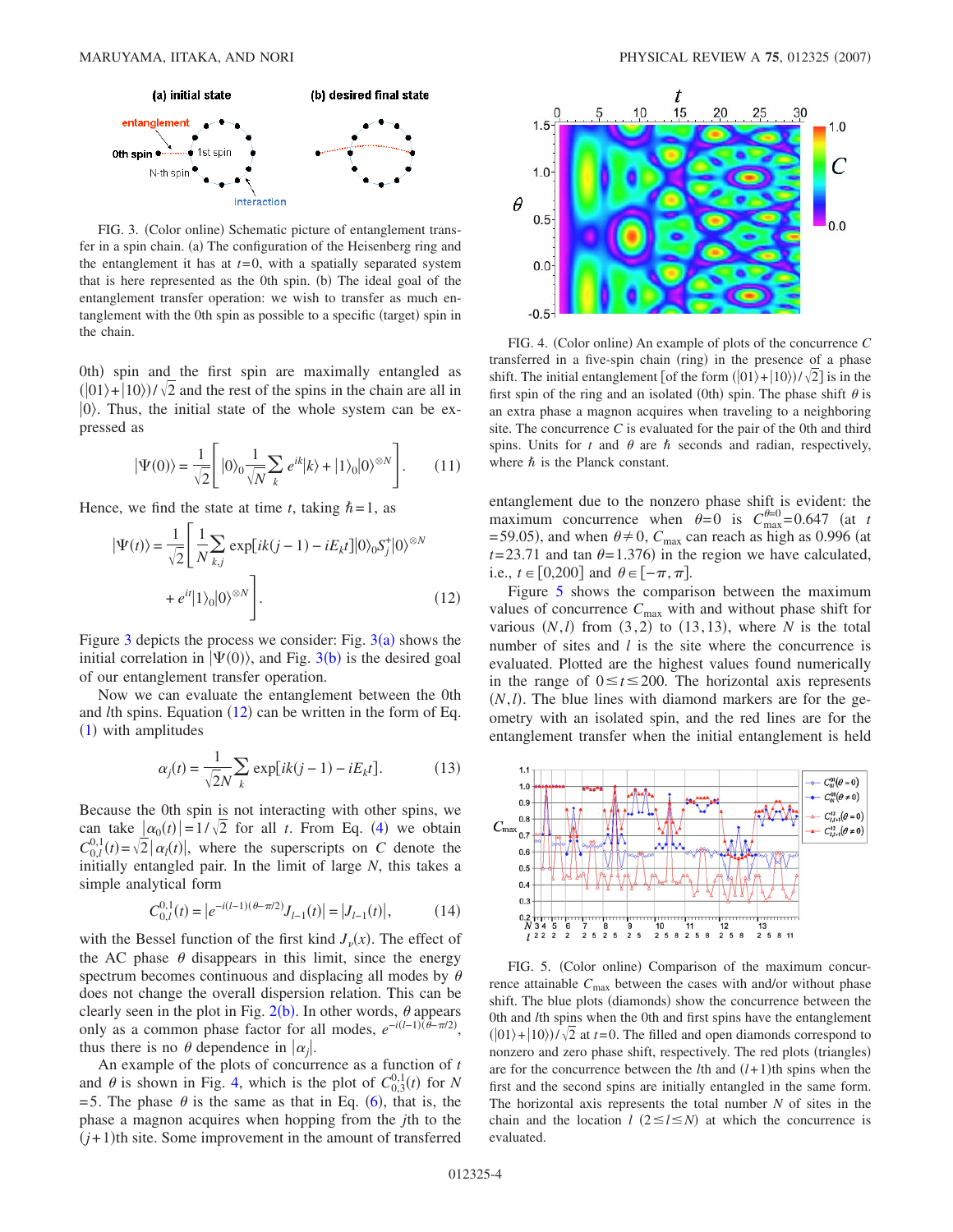by a pair in the chain. The latter case will be discussed in the following subsection. For both cases, the open markers show the maximum concurrence  $C_{l_1, l_2}^{m_1, m_2}$  when  $\theta = 0$ , while the filled ones mark max $\{C_{l_1,l_2}^{m_1,m_2}\}$  in the range of  $-\pi \leq \theta \leq \pi$ .

The enhancement of entanglement by the phase shift is clearly seen in Fig. [5.](#page-3-3) The transferred entanglement is significantly increased by nonzero phase shifts for many values of  $(N, l)$ . Yet, the degree of enhancement varies because quite an effective constructive interference can occur even when  $\theta = 0$  for some  $(N, l)$ .

#### **B. Entanglement in a pair of spins in the chain**

Let us now look at an alternative scenario of entanglement transfer. Instead of being entangled with an isolated (0th) spin, both spins of an entangled pair can be in the same chain. Considering the effect of the phase shift mentioned above, we can naturally expect some improvement in the efficiency of transfer in this scenario as well. We already have the expression, Eq.  $(4)$  $(4)$  $(4)$ , for the concurrence at time *t* between the *l*th and  $(l+1)$ th spins  $C_{l,l+1}^{m_1,n}$  $^{m_1,m_2}_{l,l+1}(t)$  $= 2 |\alpha_l^{m_1, m_2}(t)| |\alpha_{l+1}^{m_1, m_2}(t)|$ , where  $m_1$  and  $m_2$  denote the initial sites that are entangled. Factors  $\alpha_j^{m_1,m_2}(t)$  are given explicitly by

$$
\alpha_j^{m_1, m_2}(t) = \frac{1}{\sqrt{2}N} \sum_{k} \{ \exp[ik(j - m_1) - iE_k t] + \exp[ik(j - m_2) - iE_k t] \}.
$$
 (15)

The comparison of the maximum concurrence between the cases with and without the phase shift is shown in Fig. [5](#page-3-3) with red triangular markers. For the plot in Fig. [5,](#page-3-3) the initial entanglement of the form of  $(|01\rangle + |10\rangle)/\sqrt{2}$  is assumed to be in the first and second spins and the rest are in  $|0\rangle$ .

As *N* tends to infinity,  $C_{l,l+1}^{m_1,m_2}(t)$  approaches the form

$$
C_{l_1,l_2}^{m_1,m_2}(t) = |J_{l_1-m_1}(t) + e^{-i(m_1-m_2)(\theta - \pi/2)}J_{l_1-m_2}(t)|
$$
  
 
$$
\times |J_{l_2-m_1}(t) + e^{-i(m_1-m_2)(\theta - \pi/2)}J_{l_2-m_2}(t)|. \quad (16)
$$

Interestingly, unlike Eq.  $(14)$  $(14)$  $(14)$ , there is still a dependence on  $\theta$ , regardless of *l*'s and *m*'s. Nonzero  $\theta$  can indeed always increase the maximum attainable pairwise entanglement in a long chain, no matter which pair is initially entangled, and no matter which pair we evaluate the concurrence for.

We can see in Fig. [5](#page-3-3) that the degree of enhancement is larger when the two initially entangled spins are in the chain, compared with the case of entanglement with an isolated one. This difference can be understood intuitively when *N* is large: the physical reasoning for small *N*'s is essentially the same. If we look at a propagator from a single site, the phase shift  $\theta$  gives an almost common displacement to the phase of all modes at any single site as we have seen in Eq.  $(14)$  $(14)$  $(14)$ . When the entangled pair,  $m_1$  and  $m_2$ , is embedded in the chain initially, there are two independent propagators stemming from the two sites. Since these propagators have different phase displacements at the same site, say the *l*th, the interference due to nonzero  $\theta$  still occurs. As a result, there remains a dependence of the concurrence on the phase shift.

## **IV. SPIN SHIFT INDUCED BY THE DZYALOSHINSKII-MORIYA INTERACTION**

Phase shifts can be generated by a different type of interaction, that is, the antisymmetric exchange interaction, also known as the Dzyaloshinskii-Moriya (DM) interaction  $[15,16]$  $[15,16]$  $[15,16]$  $[15,16]$ , in solids. The DM interaction could be quite significant in some solid-state-based qubit systems, such as quantum dots  $\lfloor 24 \rfloor$  $\lfloor 24 \rfloor$  $\lfloor 24 \rfloor$ .

The Hamiltonian for the DM interaction between two spins, say 1 and 2, can be written as

$$
H_{DM} = \vec{d} \cdot (\vec{S}_1 \times \vec{S}_2),\tag{17}
$$

where  $\vec{d}$  is the coupling vector that reflects the anisotropy of the system. Assuming that only the *z* component of *d* has a nonzero value, i.e.,  $d_z \neq 0$ ,  $d_x = d_y = 0$ , and that all components are constant along the chain, we can write the total interaction Hamiltonian and its spectrum as (omitting the terms that give only a constant bias)

$$
H = -\frac{1}{2} \sum_{j} \left[ S_{j}^{+} S_{j+1}^{-} + S_{j}^{-} S_{j+1}^{+} + id_{z} (S_{j}^{+} S_{j+1}^{-} - S_{j}^{-} S_{j+1}^{+}) \right]
$$
  

$$
= -\frac{1}{2 \cos \phi} \sum_{j} \left( e^{i\phi} S_{j}^{+} S_{j+1}^{-} + e^{-i\phi} S_{j}^{-} S_{j+1}^{+} \right)
$$
  

$$
= -\frac{1}{\cos \phi} \sum_{k} \cos(k + \phi) \eta_{k}^{\dagger} \eta_{k}, \qquad (18)
$$

where  $\phi = \tan^{-1} d_z$ . Thus, the difference from the energy spectrum under the AC effect, Eq.  $(9)$  $(9)$  $(9)$ , is only the factor  $1/cos \phi$  for the energy eigenvalues. As this factor is independent of *k*, it only rescales the energy spectrum linearly (for a given  $\phi$ ), hence increases the speed of propagation of all modes by  $1/\cos \phi$ . Consequently, the maximum concurrence attainable stays the same as that in the AC effect case, though the time at which the maximum is achieved should be rescaled as well. All quantitative results in the previous section are valid for this system with  $H_{DM}$  if t is replaced with  $t/\cos \phi$ .

## **V. SUMMARY AND OUTLOOK**

We have investigated the effect of externally induced phase shifts on the amount of entanglement that can be transported in a spin chain. As we have qualitatively anticipated in the Introduction, these phase shifts can significantly enhance the efficiency of entanglement transfer. Although we have only studied two shift generating mechanisms, we believe that phase shifts are useful in quantum information processing, particularly for short-distance transfers, regardless of the mechanism. Also, we have found that there is an interesting clear difference in the response to nonzero shift when the chain is sufficiently long.

In the AC-effect-related experiment, there could be a difficulty in providing an electric field that is intense enough. A rough calculation gives an estimate of the necessary strength of the electric field of at least  $10^7$  V/m to have a meaningful phase shift, if the system size is of the order of a  $\mu$ m. Nev